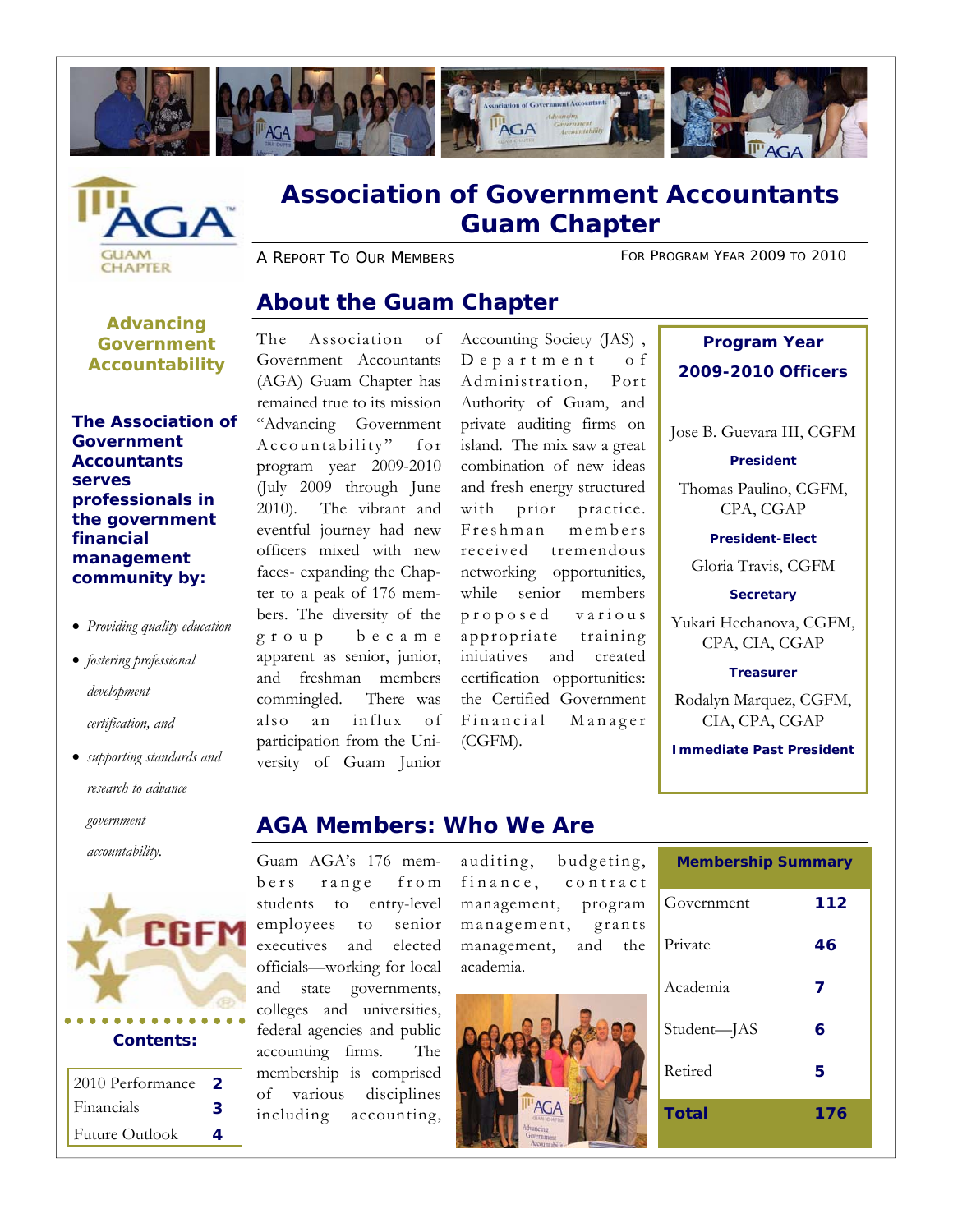#### PAGE 2 ASSOCIATION OF GOVERNMENT ACCOUNTANTS

#### **Training and Education**

AGA Guam's main goal for PY 2009- 2010 was to provide its members quality education. This was accomplished through several trainings and educational monthly membership meetings. In PY 2009- 2010, the chapter offered a total of 86 Continuing Professional Education (CPE) credits. This was the first program year where a CPE was offered during the monthly AGA general membership meeting. We are proud to report that over 1,000 members and professionals attended AGA's training and meetings. Through hard-work of the Guam Chapter in their fundraising efforts, AGA sent three members to attend and participate in the 58th Annual Professional Develop-

## **Citizen Centric Report**

AGA Guam Chapter's strong belief and persistence in closing the gap between the government and their citizenry resulted in the adoption of the Citizen-Centric Report (CCR). In April 2010, the Governor signed P.L. 30-127, requiring all government of Guam agencies prepare a CCR. The CCR shall be submitted to the Public Auditor and the Speaker of the Legislature no later than 60 calendar days after the independent audit has been released by the Office of Public Accountability. The law adopted the 4 page format of AGA and was made effective retroactive to January 1, 2010. University of Guam accounting students have been preparing CCR since Spring 2009. This project emphasized transparency on how government entities expend the people' money.



ment Conference in New Orleans, Louisiana.



The Chapter revitalized its Scholarship **R** and Student Achievement Program and

created the *"Herminia Dierking Scholarship"* in honor of Mrs. Dierking's achievements as a Legislator, Educator, Humanitarian, Past AGA Guam Chapter President, and 2004 AGA National Chapter Service Award recipient. In February 2010, two UOG business majors were awarded the scholarship, which funded 15 credits at approximately \$3,100 per recipient.

#### **National Chapter Awards**



- 1. Platinum Award
- 2. Chapter Education Award
- 3. Community Service Award
- 4. Chapter CGFM Award
- 5. Membership Award
- 6. Newsletter—First Place
- 7. Regional Vice President Platinum Level Award

For the sixth consecutive year, Guam Chapter once again won the "Platinum Award." This is the highest award given to chapters based on activities and accomplishments.

#### **Community Service**

The chapter also strives to foster public service. In June 2009, the  $8<sup>th</sup>$ annual 5K run with the theme of *"Building Better Communities"* was held.



Beneficiaries were the Down Syndrome Association & Ayuda Foundation, receiving \$2,000 each.

AGA Guam participated in a tax assistance event for senior citizens sponsored by a local accounting firm in April 2010. Members also participated in financial literacy outreach programs with organizations, such as: College Access Challenge Grant Program-"Get Smart About Credit" Day; Okkodo High School Presentations; Guam Housing and Urban Renewal Authority Assistance Program for families to become selfsufficient; and Bank of Guam "National Teach Children to Save Day."

#### **CGFM Certification**

**"THE GUAM CHAPTER RECOGNIZES THE IMPORTANCE AND BENEFITS OF THE CGFM CERTIFICATION"** 

The Guam Chapter has committed to making the CGFM the preferred professional designation for the government accountability community. The Chapter also continued to offer its CGFM scholarship of \$412 each to three AGA members in good standing

after passing their CGFM exams. The scholarship has been offered to the membership since 2008. In addition, the Chapter purchased two sets of CGFM review materials for members to

use as they prepare for the CGFM exams. The chapter congratulates Gloria Travis, Jose Guevara III, and Frances Danieli as new CGFMs!

The Governor and

the 30th Guam Legislature issued a proclamation and resolution recognizing the month of March 2010 as CGFM month. The Chapter acknowledged Guam CGFMs by waiving March luncheon meeting costs.

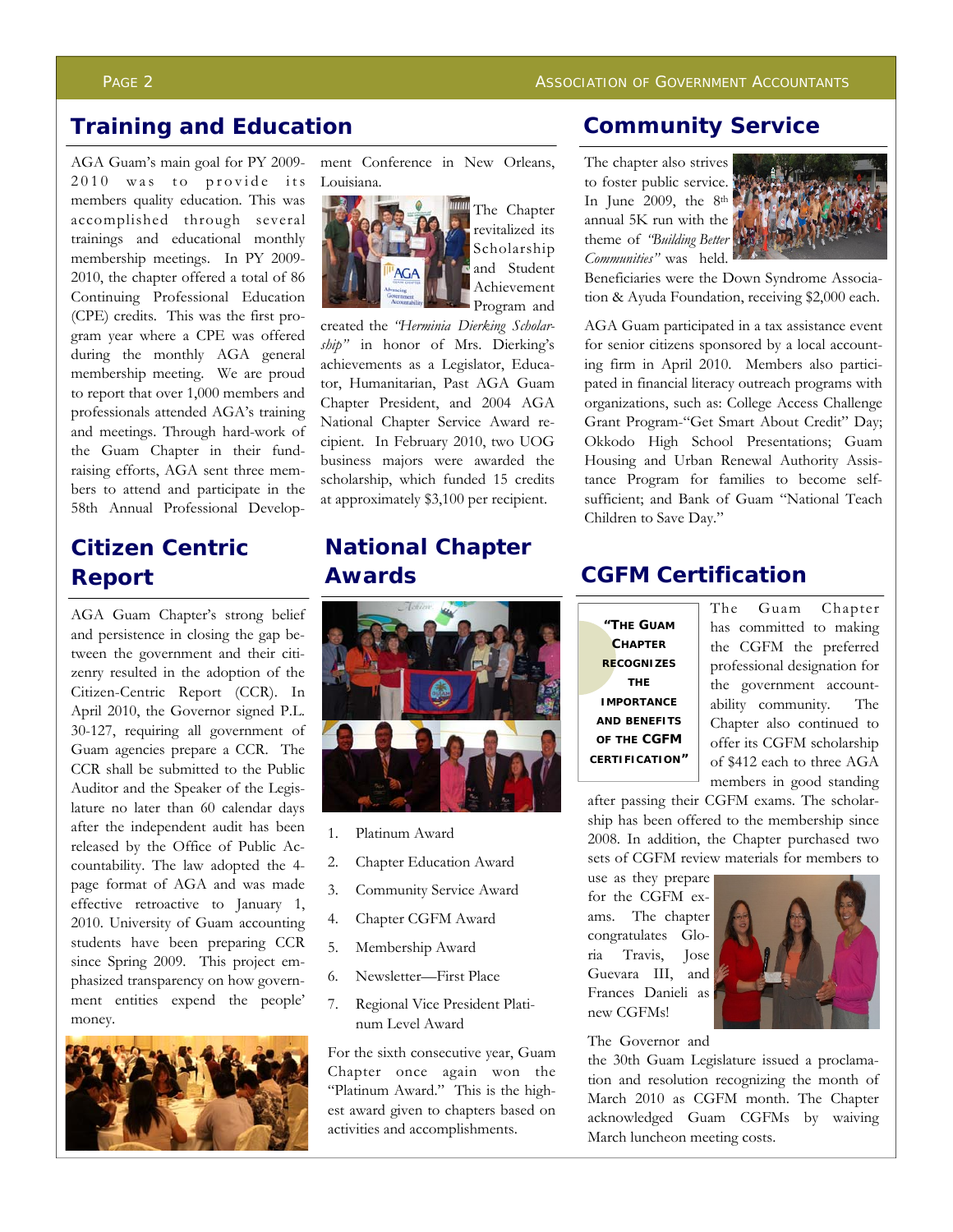## **Revenues by Object**

| <b>Sources</b>             |    | <b>PY 2010</b> | <b>PY 2009</b> |
|----------------------------|----|----------------|----------------|
| Training (net)             | \$ | 6,188          | \$<br>28,113   |
| Luncheon collections (net) |    | (2,902)        | \$<br>(3,836)  |
| 5k run                     | \$ | 4,574          | \$<br>7,806    |
| Scholarship donation       | S  | 3,100          | \$             |
| Chapter dues               | \$ | 892            | \$<br>1,721    |
| Other                      | \$ | 407            | \$<br>947      |
| <b>Total revenues</b>      |    | \$12,259       | \$34,751       |



### **Expenditures by Object**

| Type                                   | <b>PY 2010</b> | <b>PY 2009</b> |
|----------------------------------------|----------------|----------------|
| Awards & Scholarships                  | \$<br>6,028    | \$<br>552      |
| <b>Donations</b>                       | \$<br>4,522    | \$<br>5,067    |
| 5k run                                 | \$<br>3,218    | \$<br>3,705    |
| Professional Development<br>Conference | \$<br>11,878   | \$17,973       |
| Other                                  | \$<br>1,421    | \$<br>2,830    |
| <b>Total expenses</b>                  | \$27,067       | \$30,127       |



# **Revenues & Expenditures by Funds**



**44%**